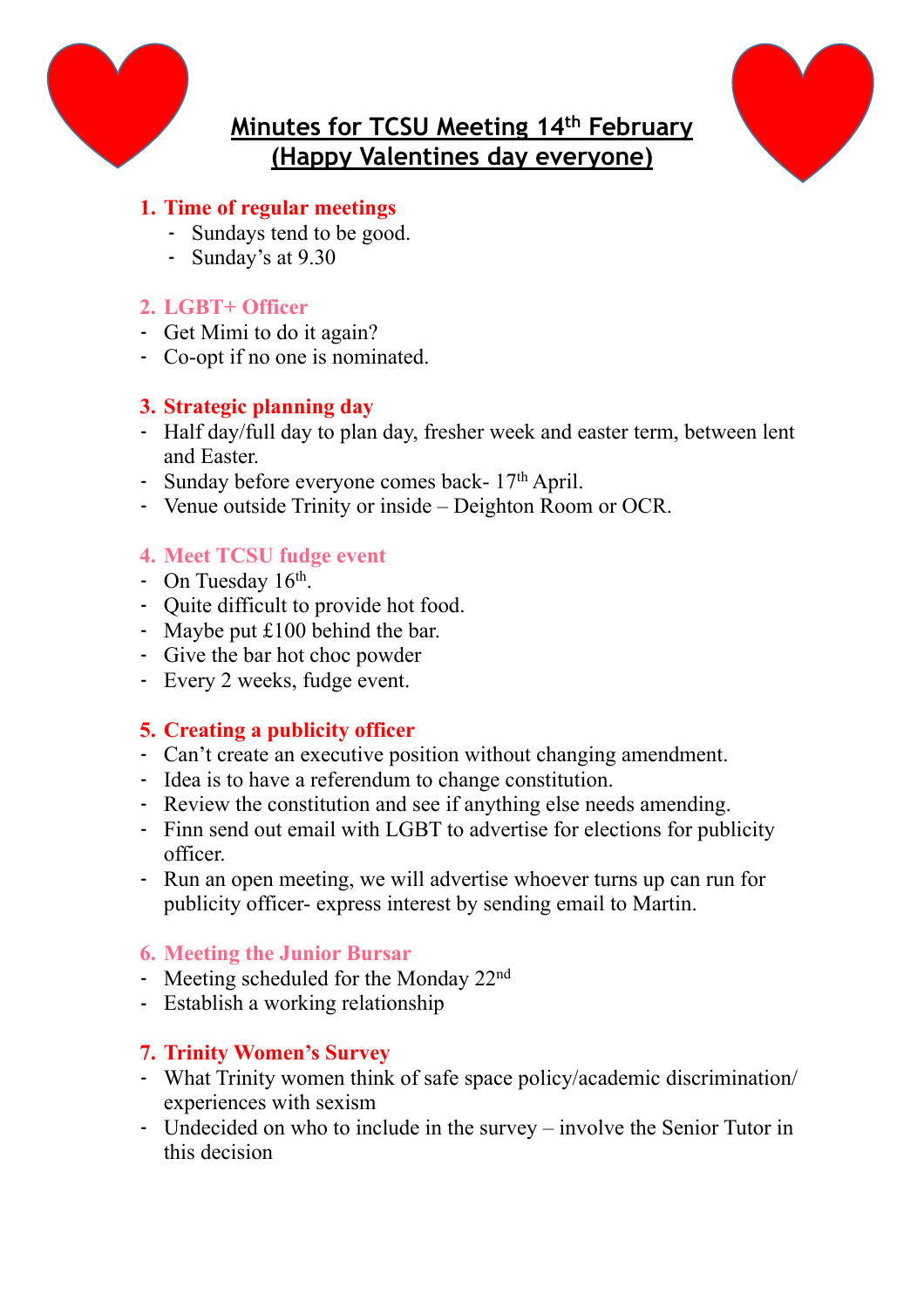- How to increase participation through distribution (send survey through the Senior Tutor?)
- Email suggestions from the committee of what/who to include in the survey should be sent to Raniyah by the end of next week

#### **8. Furniture for the Bar**

- Funding: Half provided through Catering Management money and half through TCSU money (offer to pay using of old TCSU budget?)/ use of ACC budget?
- What level of decision-making should the TCSU take in the renovation of the bar?
- Plan meeting with the Junior Bursar
- General bar renovations (decide what these will entail)
- Prioritise changes happening over the Easter holidays

#### **9. Location and practice of bops**

- What capacity is necessary Clare provides room for 230
- Mixed bops with other colleges
- Frequency of bops: welfare focussed events in Exam term; 3 per term excluding Exam term (and Michaelmas where Fresher's week may change this)
- Upcoming bops: end of Lent term 2016, mid-Michaelmas 2016 + end of Michaelmas 2016
- Collaboration with Trinema for open screening (in early stages of planning)

# **10.Welfare Events this term**

- Bi-weekly fudge nights
- Puppy nights: in the pavilion, Grounds Keeper and Junior Bursar are on board with the event, would happen in collaboration with a charity, not likely to happen this term
- Open Mic nights: bi-weekly, would happen in the bar

# **11.Cindies Bop**

- Issues of venue
- Checking availability of other locations
- Issues of drinks tokens/bar tab

#### **12.Photos**

- Will occur at Fudge night on Tuesday

# **13.Themed formals**

- Catering will prepare everything in terms of food etc